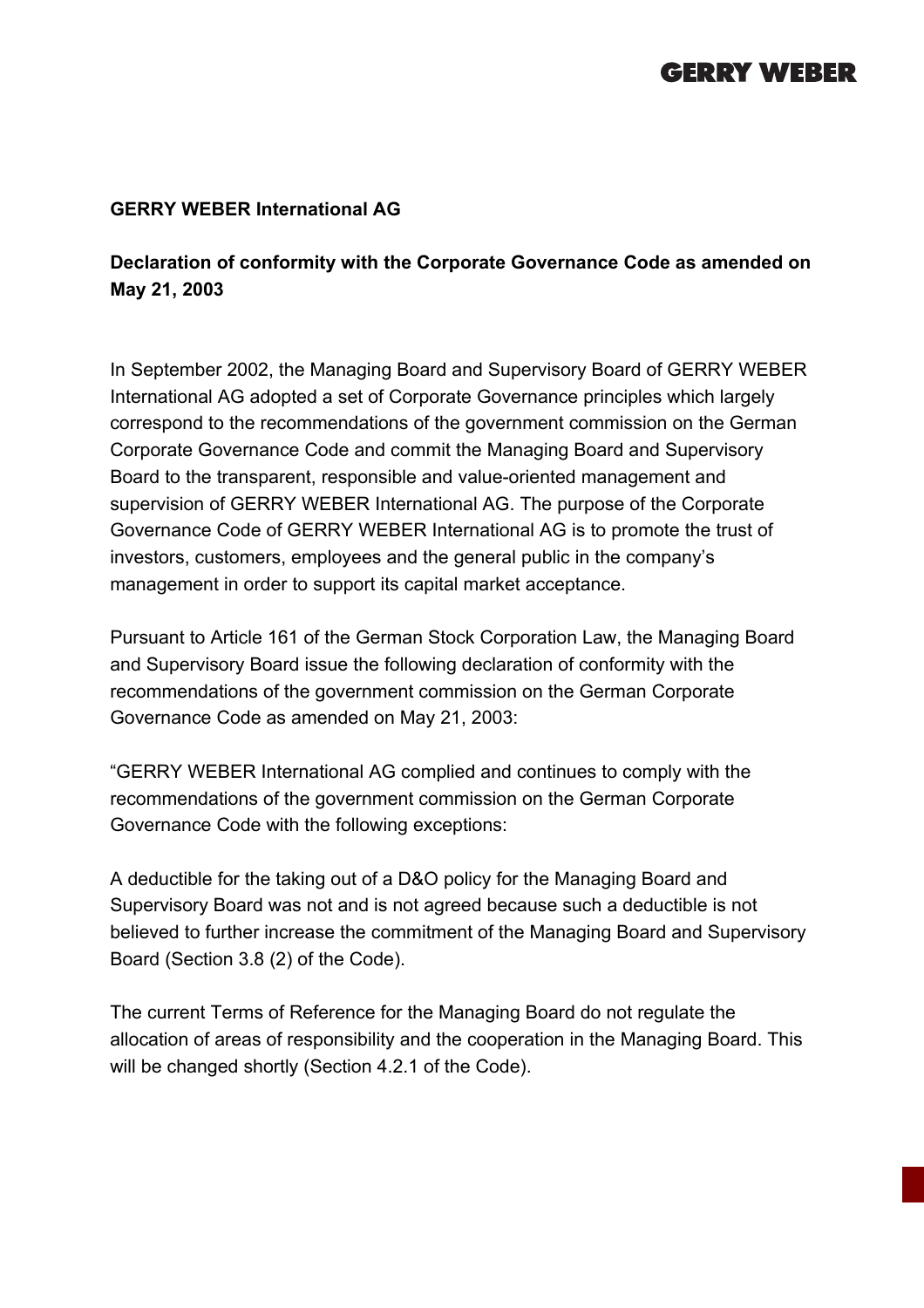### **GERRY WEBER**

The concrete details of a stock option plan or comparable compensation system were not and are not disclosed because GERRY WEBER International AG has not used stock options as a variable compensation component to date and does not intend to do so going forward. The concrete details of a stock option plan or comparable compensation system will be disclosed in a suitable form. The salient points of the compensation system were not and are not published on the company's website or in the annual report. Moreover, the Chairman of the Supervisory Board did not outline the salient points of the compensation system and any changes thereto to the 2003 General Meeting, but he will do so at the next General Meeting (Section 4.2.3 of the Code).

The compensation of the members of the Managing Board was not and is not reported in individualized form for each Managing Board member in the Notes to the Consolidated Financial Statements (Section 4.2.4 of the Code).

The duty to disclose conflicts of interest will also be included in the new Terms of Reference for the Managing Board (Section 4.3.4 of the Code).

The Managing Board and the Supervisory Board are aware of the need to implement a long-term successor regulation and to specify an age limit for Managing Board members and will address these aspects in good time (Section 5.1.2 of the Code).

The Supervisory Board of GERRY WEBER International AG issued Terms of Reference at its meeting on February 23, 2004 (Section 5.1.3 of the Code). These Terms of Reference specify the knowledge, abilities and expert experience required of the members to properly complete their tasks as well as requirements regarding their independence. Furthermore, an age limit for Supervisory Board members has been specified. (Section 5.4.1 of the Code).The Terms of Reference also include regulations regarding the disclosure of conflicts of interest and the termination of Supervisory Board mandates in the case of conflicts of interests which are not merely temporary (Sections 5.5.2 and 5.5.3 of the Code).

The Supervisory Board of GERRY WEBER International AG did not and does not form committees because the formation of committees would be inappropriate given